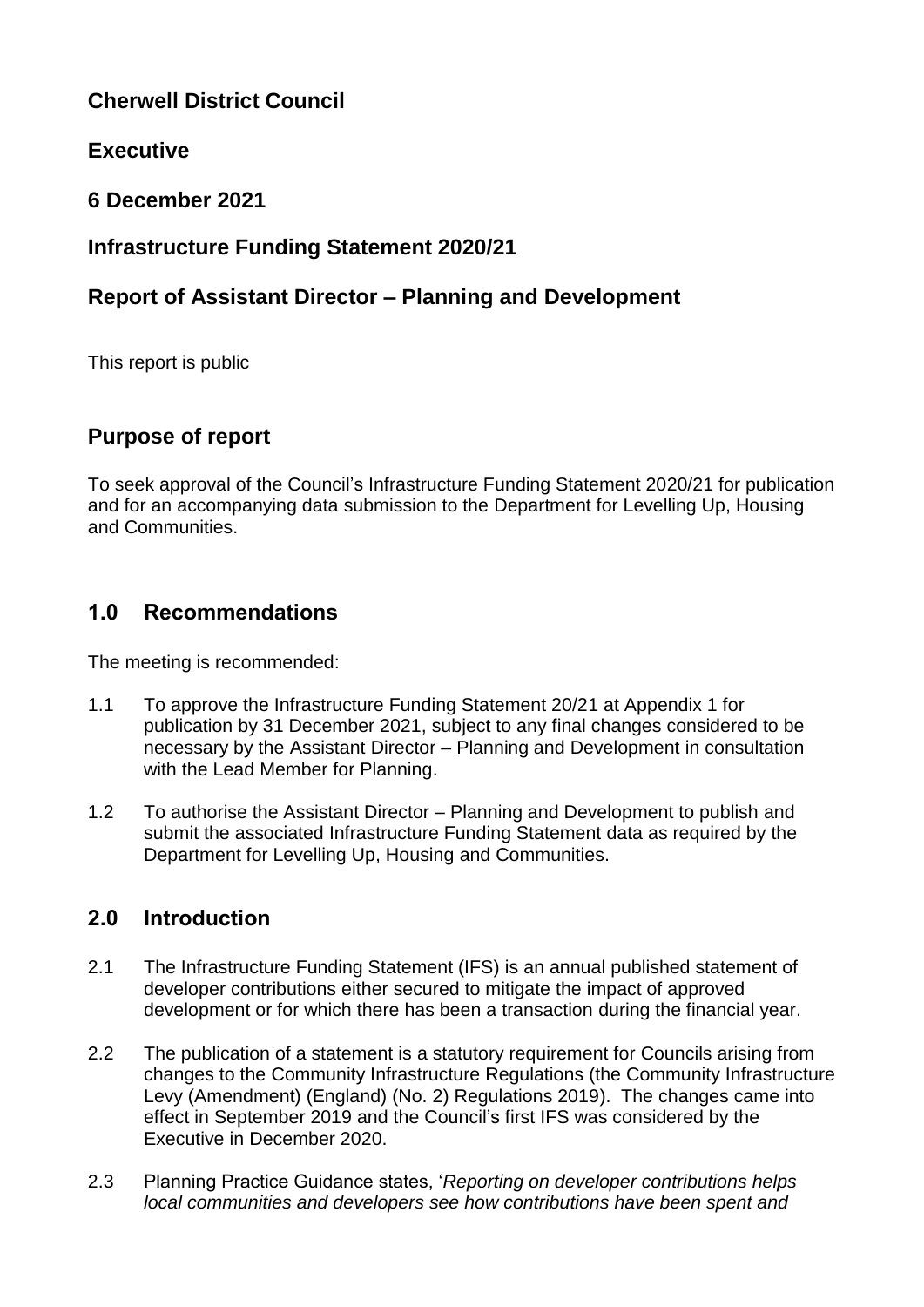*understand what future funds will be spent on, ensuring a transparent and accountable system*' (para. 029, ref. ID: 23b-029-20190901).

- 2.4 Any authority that receives a contribution from development must prepare an Infrastructure Funding Statement. The Council reports on the contributions it receives. It is for Oxfordshire County Council to report on its contributions, such as those for highways and education.
- 2.5 Local Planning Authorities continue to be required to keep a copy of any planning obligation, together with details of their modification or discharge, and make these publicly available on their planning register (i.e. the Council's public access system).
- 2.6 An Infrastructure Funding Statement should include a Community Infrastructure Levy (CIL) Report (where relevant), and a 'Section 106' Report – the section of the Town and Country Planning Act 1990 under which developer contributions are sought. As the Council has not introduced a CIL, the Council's IFS includes only a Section 106 report.
- 2.7 The IFS (Appendix 1) covers the period 1 April 2020 to 31 March 2021 and has been prepared to meet the regulatory requirements set out at Appendix 2. The accompanying 'raw' data the Council is required to publish, and the format of presentation, is defined by the Department for Levelling Up, Housing & Communities.
- 2.8 The process of preparing the IFS has involved close working between Finance and Planning services to provide as much clarity as possible on the latest s.106 position. The IFS is based on the most robust information available at this moment in time. The data it contains is drawn from current records but it is important to note that those records can change as new information becomes available.
- 2.9 In particular, the IFS does not take into account allocations and transactions undertaken since 31 March 2021 and does not take into account all payments owing to services/infrastructure providers for the forward funding of infrastructure delivery and/or maintenance. There will also be some cases where the Council's records may need updating. For these reasons, the total sum for unspent or unallocated funds (£225,512.88) cannot be considered a fixed or final figure.

## **3.0 Report Details**

- 3.1 The data return has been produced following national guidance. There are three broad categories of data collected:
	- 1. developer agreements details of those agreements entered into during the reporting year;
	- 2. developer agreement contributions those individual obligations or sums within an agreement assigned to particular purposes / specified categories (e.g. community facilities, affordable housing, monitoring fees);
	- 3. developer agreement transactions those that are 'secured', 'received', 'allocated', 'transferred', 'spent' or 'returned' with the amount specified.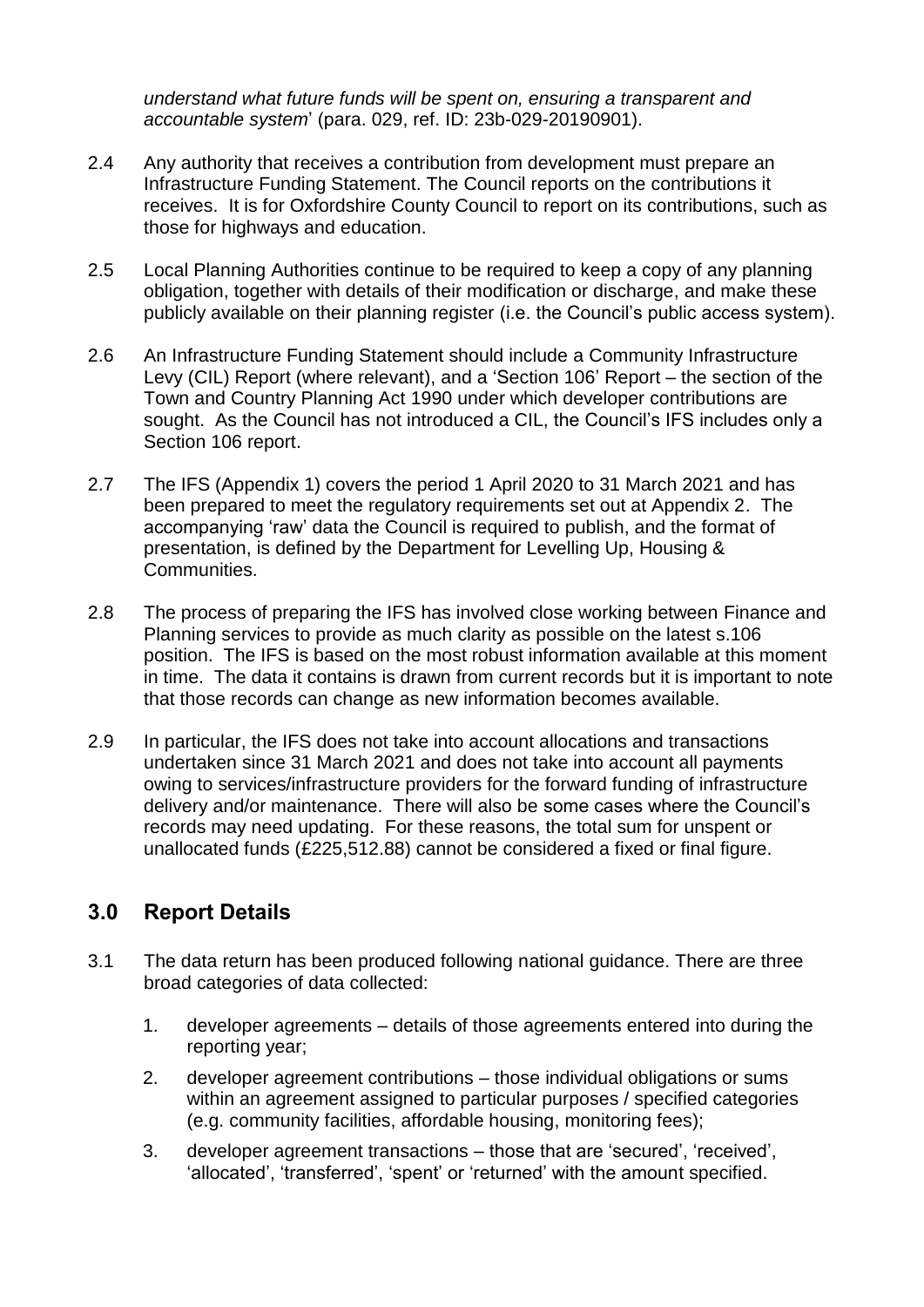- 3.2 Planning Practice Guidance advises that local authorities should monitor data in line with the government's data format; that the data should include details of the development and site, what infrastructure is to be provided and when developer contributions are received, spent or transferred.
- 3.3 There is not a requirement to republish historical data other than for contributions previously received which remain unspent.
- 3.4 Where authorities pass funds to other bodies, this should be on the condition that the other body will provide information back to the authority on how contributions have been spent that reported year, and how they intend to spend future contributions, to inform Infrastructure Funding Statements.
- 3.5 The information in the Infrastructure Funding Statement should feed back into reviews of plans to ensure that policy requirements for developer contributions remain realistic and do not undermine the deliverability of the plan.
- 3.6 The guidance recommends that authorities report on the delivery and provision of infrastructure where they are able to do so. This will give communities a better understanding of how developer contributions have been used to deliver infrastructure in their area.
- 3.7 It acknowledges that data on developer contributions is imperfect, represents estimates at a given point in time, and can be subject to change. However, the data published should be the most robust available at the time.
- 3.8 The Infrastructure Funding Statement has been prepared to provide as much clarity as possible, elaborating on the raw data where achievable. However, data on transactions has had to be presented in its raw form.
- 3.9 The key statistics are:
	- Total contributions to be made to the Council, secured through agreements during the reporting year, of £2,400,257.78
	- Total contributions received during the reporting year of £629,186.73
	- Total contributions spent during the reporting year of £105,542.11
	- The council allocated £94,827.22 to infrastructure projects in the District
	- The council secured District monitoring fees of £23,421.42
	- A minimum £592,045.17 towards the provision of or on-going maintenance of community facilities within the district, along with other contributions towards the provision or maintenance of community facilities
	- Contributions towards flood and water management, such as balancing ponds, swales and ditches and their on-going maintenance
	- Contributions towards green infrastructure, such as the provision of biodiversity off-setting or an ecological zone within a development
	- Contributions towards healthcare provision or improvement of around £334,026.00 (i.e. for Oxfordshire Clinical Commissioning Group)
	- A minimum £1,253,843.88 towards open space and leisure provision, such as outdoor or indoor sports provision, public open and amenity space management, the provision of play spaces and their management
	- Other contributions towards public art and refuse management
	- 106 affordable homes were secured in agreements
	- 286 affordable homes were received from developments.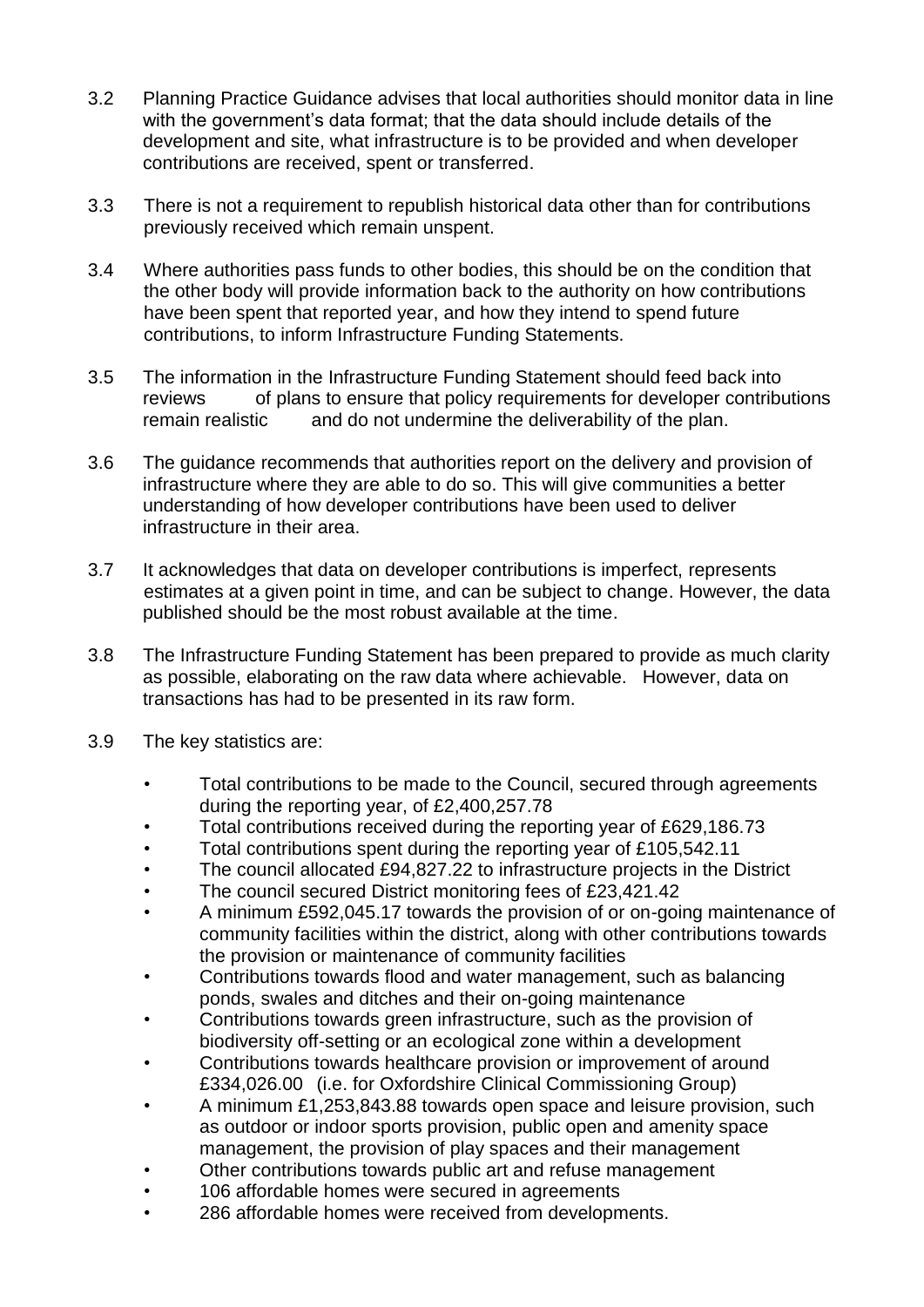3.10 Officers are seeking authority to publish the IFS and to publish and submit the supporting raw data to meet statutory requirements.

## **4.0 Conclusion and Reasons for Recommendations**

4.1 The publication of an Infrastructure Funding Statement (IFS) is a statutory requirement that provides transparency and accessibility of information about s.106 developer contributions required for the grant of planning permission. The proposed IFS encapsulates the data that officers propose to publish and submit for 2020/21 to DLUHC to meet that requirement. The information is considered to be the most robust available at this time. Officers will prepare a statement annually and continue to develop monitoring systems on an on-going basis.

## **5.0 Consultation**

5.1 Councillor Colin Clarke - Lead Member for Planning

## **6.0 Alternative Options and Reasons for Rejection**

6.1 The following alternative options have been identified and rejected for the reasons as set out below.

Option 1: Not to bring forward an Infrastructure Funding Statement

This is not a lawful option as it would mean that the Council would be in breach of its statutory duty

Option 2: Seek review of the key statistics and proposed Infrastructure Funding Statement.

Officers consider that this is not required as the information is the most robust available at this time.

## **7.0 Implications**

### **Financial and Resource Implications**

7.1 There are no direct financial implications identified. The work on the IFS is being completed using existing budget.

The IFS indicates that £225,512.88 s.106 monies have not yet been spent or allocated This does not present the most up to date position as 1) it does not take into account allocations and transactions undertaken since 31 March 2021; 2) does not take into account all payments owing to services/infrastructure providers for the forward funding of infrastructure delivery and/or maintenance; and 3) in some cases the Council's records may need updating.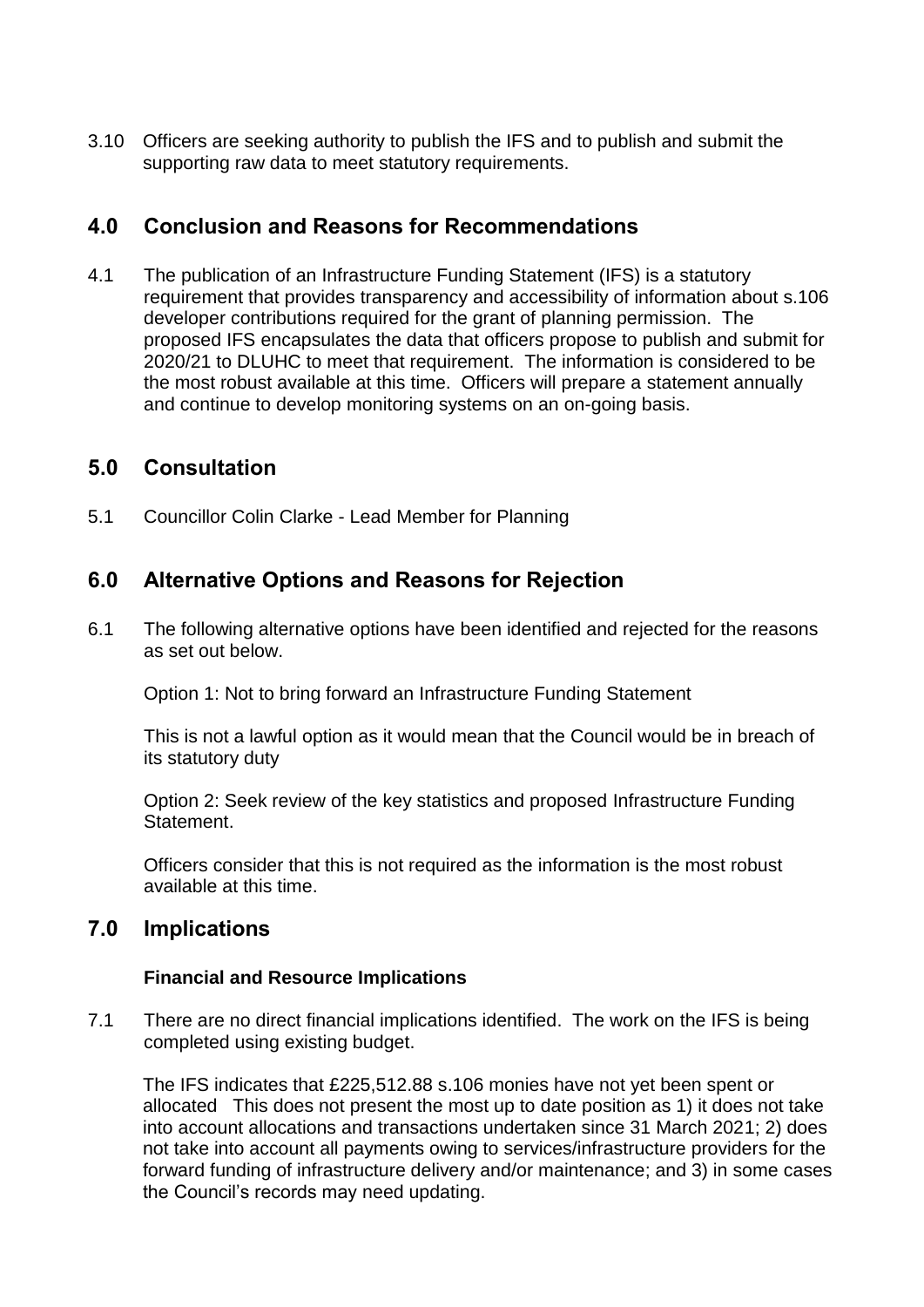Comments checked by: Janet Du Preez, Service Accountant, 01295 221606, [janet.du-preez@Cherwell-DC.gov.uk](mailto:janet.du-preez@Cherwell-DC.gov.uk)

### **Legal Implications**

7.2 There is a statutory requirement to publish an IFS that meets prescribed requirements and officers consider that the information presented to meet those requirements is, in accordance with guidance, the most robust available at this time.

Comments checked by: Matthew Barrett, Planning Solicitor, [01295](tel:01295) 753798, [Matthew.barrett@cherwell-dc.gov.uk](mailto:Matthew.barrett@cherwell-dc.gov.uk)

#### **Risk Implications**

7.4 Within the IFS, it is explained that the statement has been produced on the basis of the best information available at this moment in time. The data it contains is drawn from current records which may change or be updated. Failure to publish an IFS, and therefore to meet statutory requirements, could cause reputational harm to the Council. This and any other risks that may arise will be managed accordingly through the service Operational Risk and escalated as and when necessary to the Leadership Risk Register.

Comments checked by: Louise Tustian, Head of Insight and Corporate Programmes 01295 221786, [louise.tustian@cherwell-dc.gov.uk](mailto:louise.tustian@cherwell-dc.gov.uk)

### **Equality & Diversity Implications**

7.5 There are no implications arising from the gathering and publication of the data.

Comments checked by: Emily Schofield, Acting Head of Strategy 07881 311707, [Emily.schofield@cherwell-dc.gov.uk](mailto:Emily.schofield@cherwell-dc.gov.uk)

## **8.0 Decision Information**

**Key Decision**

**Financial Threshold Met: No**

**Community Impact Threshold Met: No**

**Wards Affected**

All